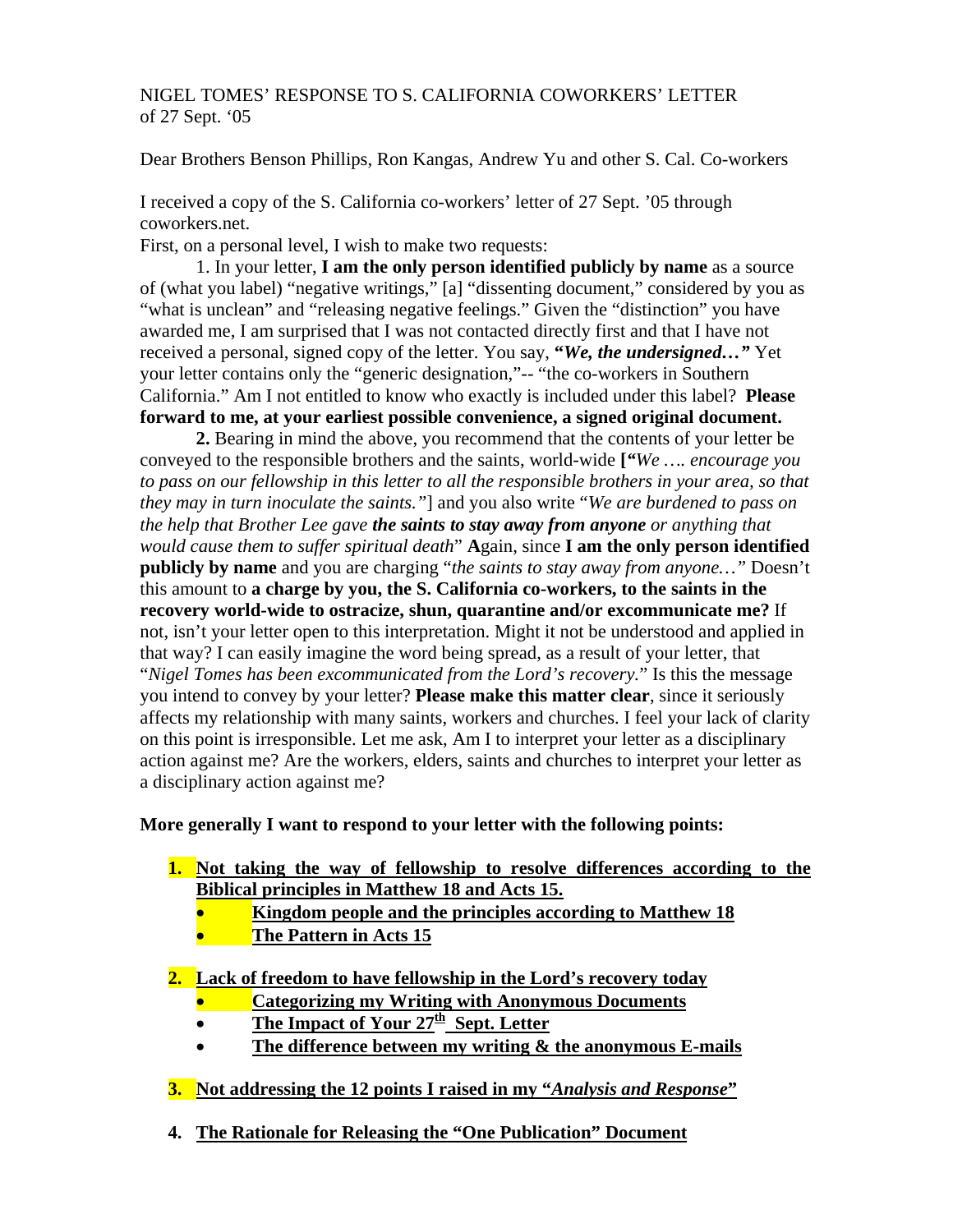- **5. The 'One Publication Policy' becoming a "line in the sand" to divide saints, churches and workers.**
- **6. The Rationale for the public distribution of my writings --** "*Analysis & Response*,"
	- **One Work, Yet Multiple Groups of Workers**
	- **Leadership in the Lord's recovery**
- **1. Not taking the way of fellowship to resolve differences according to the Biblical principles in Matthew 18 and Acts 15.**
	- **Kingdom people and the principles according to Matthew 18**

 Since you identify me publicly by name, and also name the locality where I reside, obviously you could have contacted me personally and directly, prior to releasing this Letter. May I respectfully ask, Is not this a principle of the "kingdom people" which was taught to us by Brother Lee? According to Matthew, if your brother offends you, shouldn't you first go to him alone? You, the co-workers from S. California, refer to "*certain fundamental principles that have been built up in us within the Lord's recovery*." May I ask, Is not this one of those principles? If not, at least it is a principle of normal human decency! Yet, you have publicly branded me as a source of dissenting writings ["*Nigel's dissenting document"*], one who spreads "spiritual death" [*"these writings are works of darkness that spread spiritual death"*] etc. None of these accusations were made directly and personally to me prior to the release of your 27 Sept. document. This is even more serious, given the fact that your letter may be understood as a charge by you, the S. California co-workers, to the saints in the recovery world-wide to ostracize, shun, quarantine and/or excommunicate me? You refer to "standards of behavior" ["*The standard exhibited in these two writings is lower than that adhered to by unbelievers*."] Dear brothers, may I ask what standards have you employed in your dealings with me?

 If you, the co-workers in S. California, were offended by my Aug. 18 document, why did you not contact me directly and personally? [The only co-worker who engaged in E-mail dialogue with me was brother Ron Kangas. Unfortunately, dear brother Ron made his response contingent on my answering a battery of questions about an anonymous E-mail. I consider this request unreasonable! As a result, no significant dialogue ensued.] The fact remains that not one of the S. California co-workers has contacted me directly and personally concerning my Aug. 18 writing and its distribution. Instead, you, the S. California co-workers, have now issued this public document to all the co-workers world-wide for dissemination to the responsible brothers ("*We would like to encourage you to pass on our fellowship in this letter to all the responsible brothers in your area, so that they may in turn inoculate the saints."* p. 3) Recently a few of the Toronto elders (including myself) had a telephone conference call with brother Andrew Yu. In the course of that conversation I do not recall even one word was spoken about any "disciplinary action" being contemplated by the S. California coworkers. In issuing this public letter, prior to any personal contact with me, have you not violated the clear teaching of Scripture, Brother Lee's teaching, "*certain fundamental principles … within the Lord's recovery,*" and the standards of human decency?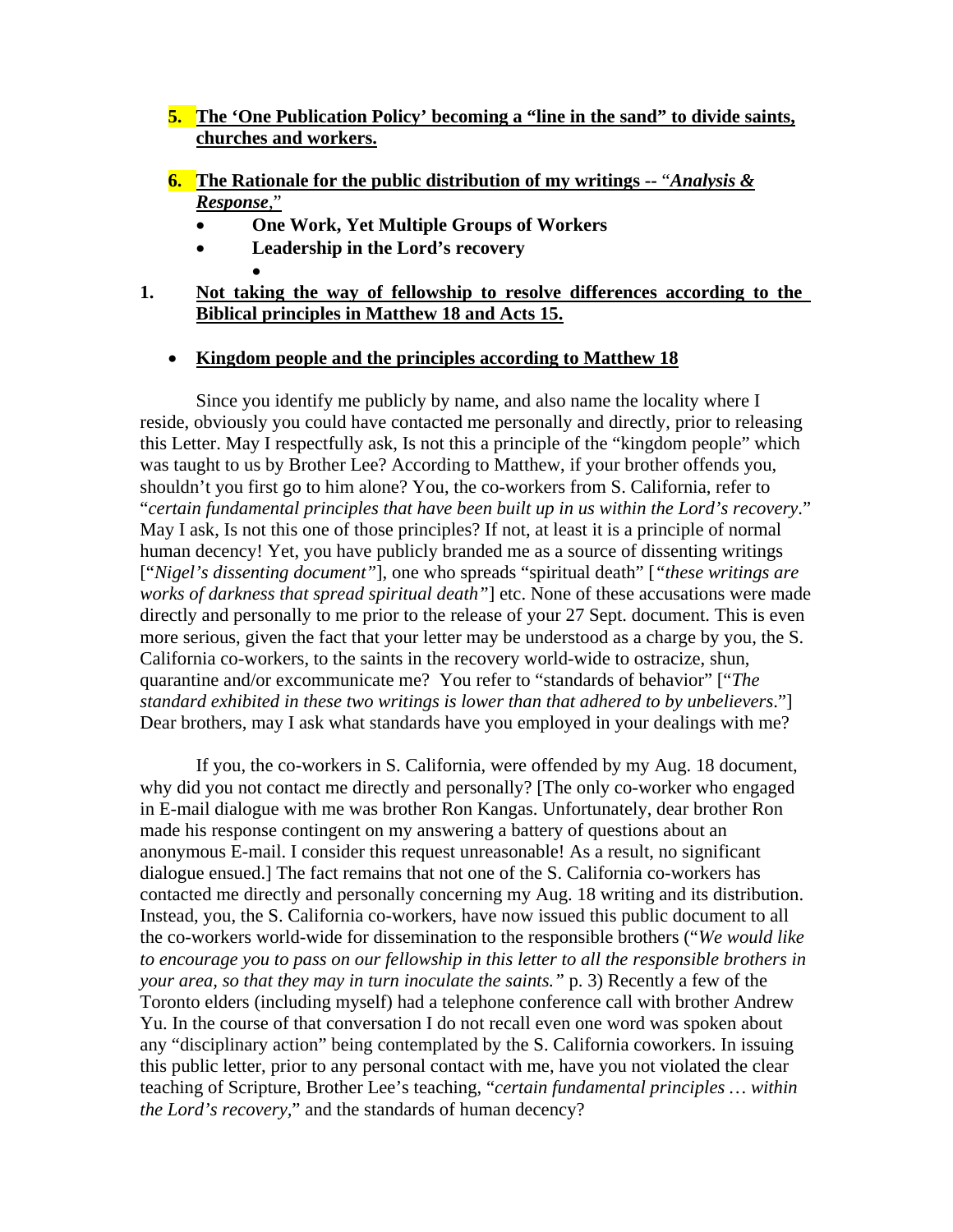### • **Pattern in "Acts 15" process to resolve the differences between workers over the "publication issue"**

From my perspective, it seems that there has not been sufficient effort made to have true fellowship to resolve this issue, which impacts so many saints and local churches. In May 2005 Brother Silas Wu (E-mail to the coworkers 9 May '05) suggested that the co-workers, including brothers Benson Phillips, Titus Chu, Yu Lan Dong and others, come together in Newton, MA. USA to fellowship to resolve this matter according to the pattern in Acts 15. Ironically, the dates suggested by Brother Silas are these few days, Sept. 29 to Oct. 1, just prior to the Elders' Training in Moscow. Sadly, this suggestion was not taken up. May I ask, why was brother Silas' suggestion never adopted? It seems to me that the process of fellowship was unilaterally and prematurely terminated, "closure" was exercised. Rather prior to the proposed "Acts 15"-type of conference in September, at the LSM Summer training (June 2005), the 'One Publication' document was released to all the trainees and published on the Internet (at LSM.org), without the concerns of myself and others being adequately addressed.

## **2. Lack of freedom to have fellowship in the Lord's recovery today**

#### • **Categorizing my Writing with Anonymous Documents**

Dear brothers, I am very bothered by the fact that you have categorized my writings together with other anonymous writings. Isn't this "guilt by association"? After enumerating 3 anonymous documents, plus mine, you make statements such as, "*All the aforementioned writings contain similar accusations and expressions and bear the same flavor*." "*These writings are works of darkness and spread spiritual death*" "*The fact that these writings convey spiritual death proves that they are not worthy of the Lord's recovery…"*Each of these statements (and more) lump together my "signed," identified writing with 3 anonymous E-mails. I protest! This is surely "guilt by association." You firstly designate anonymous writings as "works of darkness" based upon the fact that they are anonymous, unsigned *["These two writings are clearly works of darkness, as proved by the fact that they do not bear the signatures of the writers.*"] You then label my writing, along with the anonymous ones, "*These writings are works of darkness and spread spiritual death*" May I ask, is this "guilt by association" fair, reasonable and ethical?

 Brothers, I have always signed the documents authored by me; they have always appeared under my name. When I was professor of Economics, I authored and published 20 papers, all of which appeared under my name. In recent years, whatever I have written and published on Church History and other topics, has always been clearly identified as mine. This includes my E-mails and writings on the topic of publications in the Lord's recovery. In your own letter you state "*Nigel had written to the co-workers earlier, in June 2005, to express his concerns related to the release of the co-workers' statement on one publication. …*" You have to admit that all my communications with you brothers were all clearly identified me as the author. Moreover, you say, "*a document authored by Nigel Tomes in August 2005 and sent out by email to all the co-workers on August 18. This document is entitled " 'Publication Work in the Lord's Recovery'— Analysis & Response*." As you admit, it was clearly, "*authored by Nigel Tomes."* I clearly indicated my authorship and sent you brothers a copy first. **I believe that in this**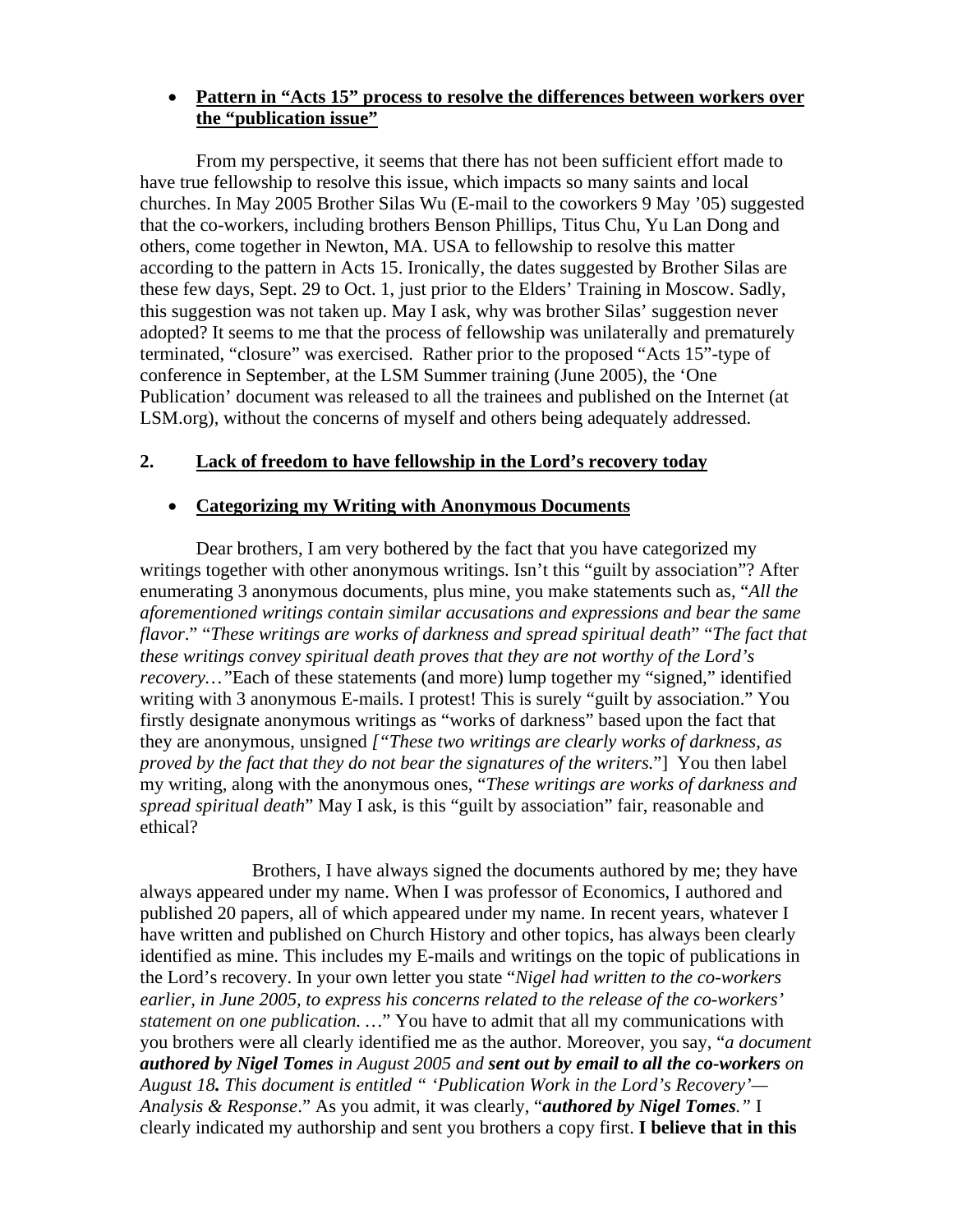**matter of anonymity,** which you strongly emphasize in your 27 Sept. letter**, my actions are beyond reproach;** I have never authored an anonymous document! Yet, you, the S. California co-workers, insist on categorizing my writing together with other anonymous writings. I protest! You have combined things which differ. **Your letter never clearly and definitely points out this important distinction**. Instead you seek to "paint" my writings and the anonymous ones "with the same brush." ["*All the aforementioned writings contain similar accusations and expressions and bear the same flavor*."] Please permit me to ask again Is this "guilt by association" fair, reasonable and ethical?

 It occurs to me that perhaps you "lump together" my writings with these anonymous E-mails, because you believe (or suspect) that I have "acted in concert," to produce these anonymous writings. Brothers, let me assure you that I am not involved in any "behind the scenes conspiracy," I have not knowingly contributed input to any of the anonymous documents you refer to (nor any others). I have not collaborated to produce any anonymous documents. Some of these documents, which you refer to, I have never seen. The "promulgation" document was a surprise to me, as much as (I believe) it was to you. Let me state emphatically that **I am not "acting in concert," in the production of any anonymous writings**. Neither do I intend to do so. If your reaction to me in this letter is motivated (in part at least) by that notion, then it is based upon an unfounded suspicion. In this matter, I believe in this matter I have acted with integrity. I wish you could take my word in this.

# • The Impact of Your  $27<sup>th</sup>$  Sept. Letter

I wrote and "signed" my comments on this topic, yet I am branded as a "dissenting brother" and criticized together with a group of anonymous writers. Please consider this for a moment. A writer who identifies his work is **singled out by name for attack,** while anonymous writers hide behind their anonymity. By denouncing me publicly, what kind of signal are you brothers sending to the saints in the Lord's recovery? It may appear to some that if someone identifies themselves when publicly expressing their concerns, they risk being marked, stigmatized and becoming a "target" for attack in order to serve as an object lesson for others. The obvious corollary is that it is "prudent" to remain anonymous if one has any concerns which might possibly be considered "negative"? Wouldn't it be reasonable for some to conclude that **your public denunciation of me, while categorizing me with anonymous writers, is itself an incentive to anonymity!** May I ask, **Is this the kind of atmosphere of secrecy, suspicion and under-handedness which you, the S California co-workers, seek to foster in the Lord's recovery?** 

### • **The difference between my writing & the anonymous E-mails**

 Since you have combined my writing with those of others, let me remind you of the differences. My writing on this topic began as a "solicited response" to your request for input. I am on the list of brothers at [fellowship@coworkers.net](mailto:feelowship@coworkers.net). In early June 2005, I received a draft version [Draft #8] of the Booklet, "Publication Work…" Responses and comments were solicited from various workers who received that draft (including myself). **In response to that invitation,** I sent a series of comments in a spirit of fellowship, conveying my thoughts to the blending brothers and other coworkers. Other workers in the Lord's recovery also responded. I also received responses to my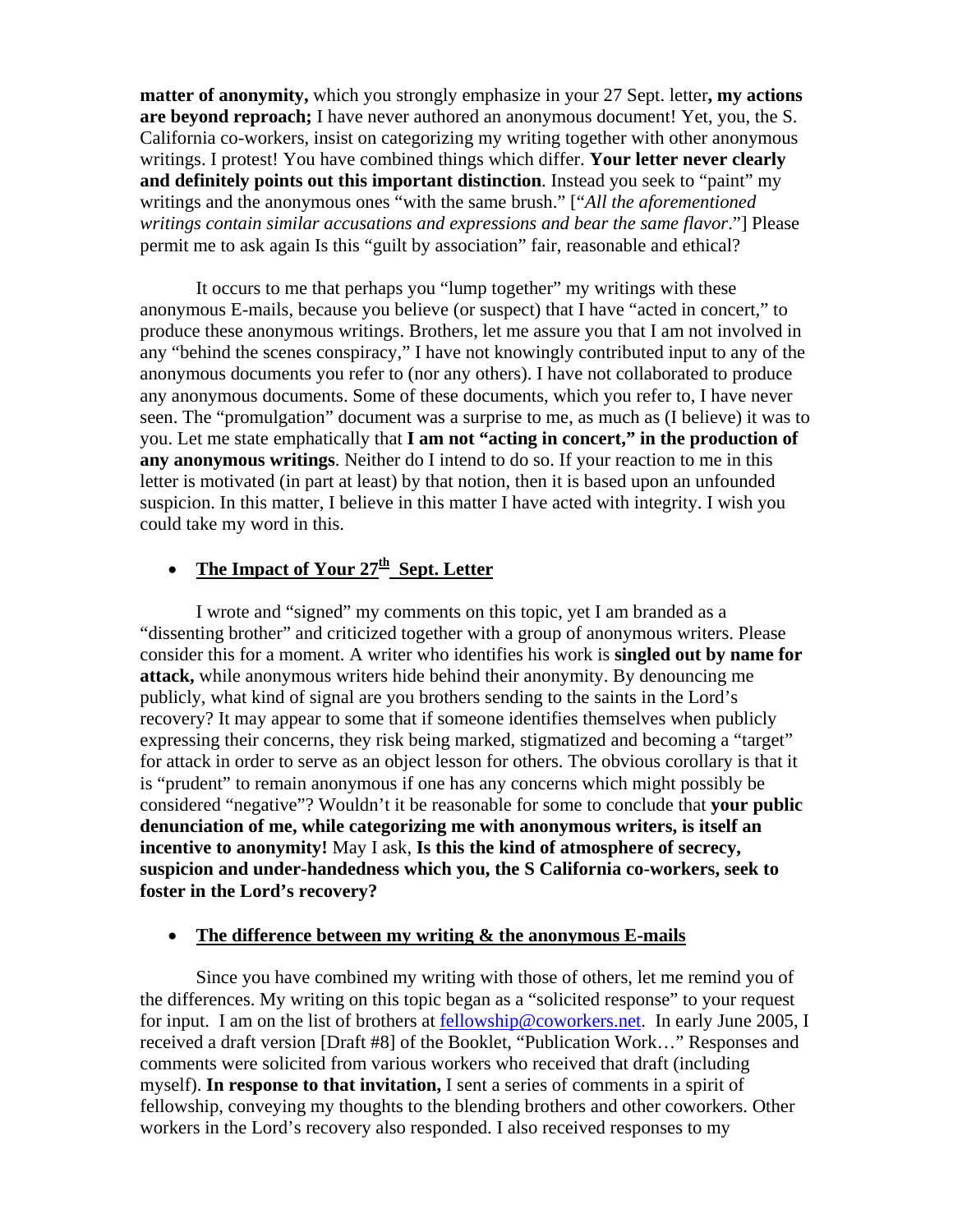submissions. According to my knowledge, none of the anonymous documents began as a solicited response to the blending brothers' request for input.

 What I have written on this topic (now summarized in the document, "*Analysis & Response"*) had its origin **in a response to a request for fellowship from the blending brothers,** an invitation for "feedback" on an earlier version of the Booklet. The blending brothers asked for fellowship and I took them at their word that they wanted "feedback" and not merely a "rubber stamp of approval." May I humbly ask, H**ave I erred in taking the blended coworkers at their word?** I, for one, do not consider my responses as "*an attack on the blended coworkers*," nor as "*a direct attack on Brother Lee's ministry*."

 I do not regard my writing as "*a direct attack on Brother Lee's ministry*." Rather, it seems to me that what you brothers have produced in based upon a selective reading of Brother Lee. You have not quoted or printed all of Brother Lee's speaking on the topic of publication. Both I and brother Silas Wu (among others) referred you to highly relevant writings of Brother Lee, which it seems you have chosen to ignore. Why was no reference made to Brother Lee's call for a "Writers' Conference," in the early 1980's? Why was Brother Lee's charge to Brother Silas Wu for Boston to publish overlooked by you? It seems to me, that you brothers have not presented a convincing case for "one publication" based upon a balanced consideration of all Brother Lee's speaking on this topic. Moreover, you have not reconciled you promotion of "one publication" with the whole body of teaching we have received from Brothers Nee and Lee. [My comments on this are necessarily brief]

## **3. Not addressing the 12 points I raised in my "***Analysis and Response***".**

 My 12 points of concern and others which I raised have never been directly addressed by my respondents. I raised these points of concern with the co-workers at coworkers.net **prior to** the release of the "Publication Work…" document and at the point when I heard that it was to be released. I did this through three successive E-mails to all the coworkers dated (1)  $13<sup>th</sup>$  June 2005; (2)  $24<sup>th</sup>$  June 2005 and (3)  $1<sup>st</sup>$  July 2005. The twelve points contained in these 3 E-mails now (in revised form) constitute my "*Analysis and Response.*" These are questions which have never been directly addressed by the blended coworkers in their correspondence with me. Please allow me to enumerate:

# **My 12 Points of Concern**

- **1. Is the "one publication" policy Scriptural?**
- **2. Is "one publication" an item of "speciality" or "generality"?**

**3. If a local church adopts the "one publication" policy is it still a genuine local church? Or has it become a "ministry church"?** 

**4. Why has an informal, voluntary, personal practice among workers become a teaching which is now a public policy, mandated upon the saints and the local churches?**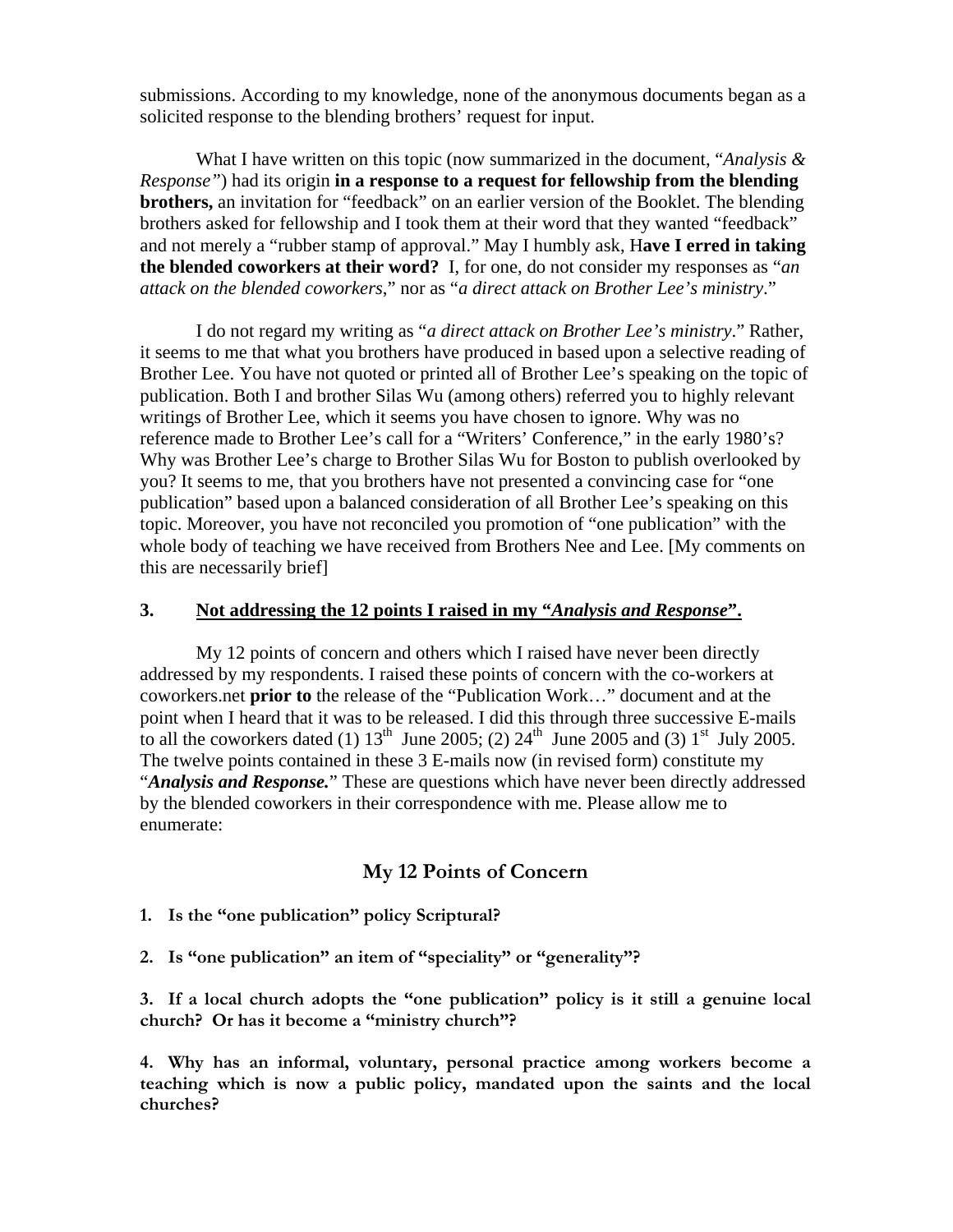**5. Has the Living Stream Ministry office been elevated above the "Levitical service" established by Brother Lee?** 

**6. Isn't the "one publication" policy, the same as Roman Catholicism's practice concerning publications?** 

**7. Is Publication Work in the Lord's Recovery an example of Historical Revisionism?**

**8. Did Brother Lee's call for "one publication" establish a "general principle" for all time or was it a "temporary expedient?" In other words, was it a "situation-specific" and "person-specific" fellowship?** 

**9. Doesn't this "one publication" policy contradict Brother Nee's teaching concerning the futility of using institutional arrangements to contain the Lord's blessing?** 

- **10. What impact might the "one publication" policy have on the saints?**
- **11. What impact might the "one publication" policy have on the local churches?**
- **12. Isn't there the appearance of a "conflict of interest" in the issuing of the policy of "one publication"?**

 Up to this day, not a single point of my 12 points of concern has been directly addressed. One of my main concerns is that no firm Scriptural basis has been presented for such a 'One Publication' policy. You brothers virtually acknowledge this in your writings published in *The Ministry* magazine. When brother Minoru Chen addressed this issue in the LSM 2004 Winter Training he said: **"... it is not a matter of** right or wrong, **biblical or non-biblical.** It is a matter of whether there is one sound or more than one sound." (*The Ministry Magazine*, Vol. 9, issue 1, p. 186). Doesn't this amount to a covert admission that it is not in the Bible? If not, I believe the onus is on the proponents to present such a basis. Moreover, may I ask, If the Biblical basis for one publication is so clear, why is it being promised in the near future, *ex post*, after the release of the "policy statement" on "Publication Work.."

#### **4. The Rationale for Releasing the "One Publication" Document**

I wish to point out some of the rationale offered me by co-workers in their "*attempt to help [me] realize the benefit to the recovery of releasing such a statement*." Brother Bob Danker, in writing to me said: "*The proposed statement …is a reaffirmation of the desire and intention of the coworkers in the Lord's recovery to be restricted in one publication work… we, the blending coworkers, would like to affirm to the saints our intention to carry out this aspect of the recovery…*" (Bob Danker, E-mail to me 25 June '05, emphasis added)

Brother Kerry Robichaux explained to me, "*I am certain that among the co-workers …there is no thought that their statement is anything more than a declaration that we desire to be restricted in one publication in the ministry. …. It seems that the act of putting down in writing their desire to be restricted in one publication in the ministry*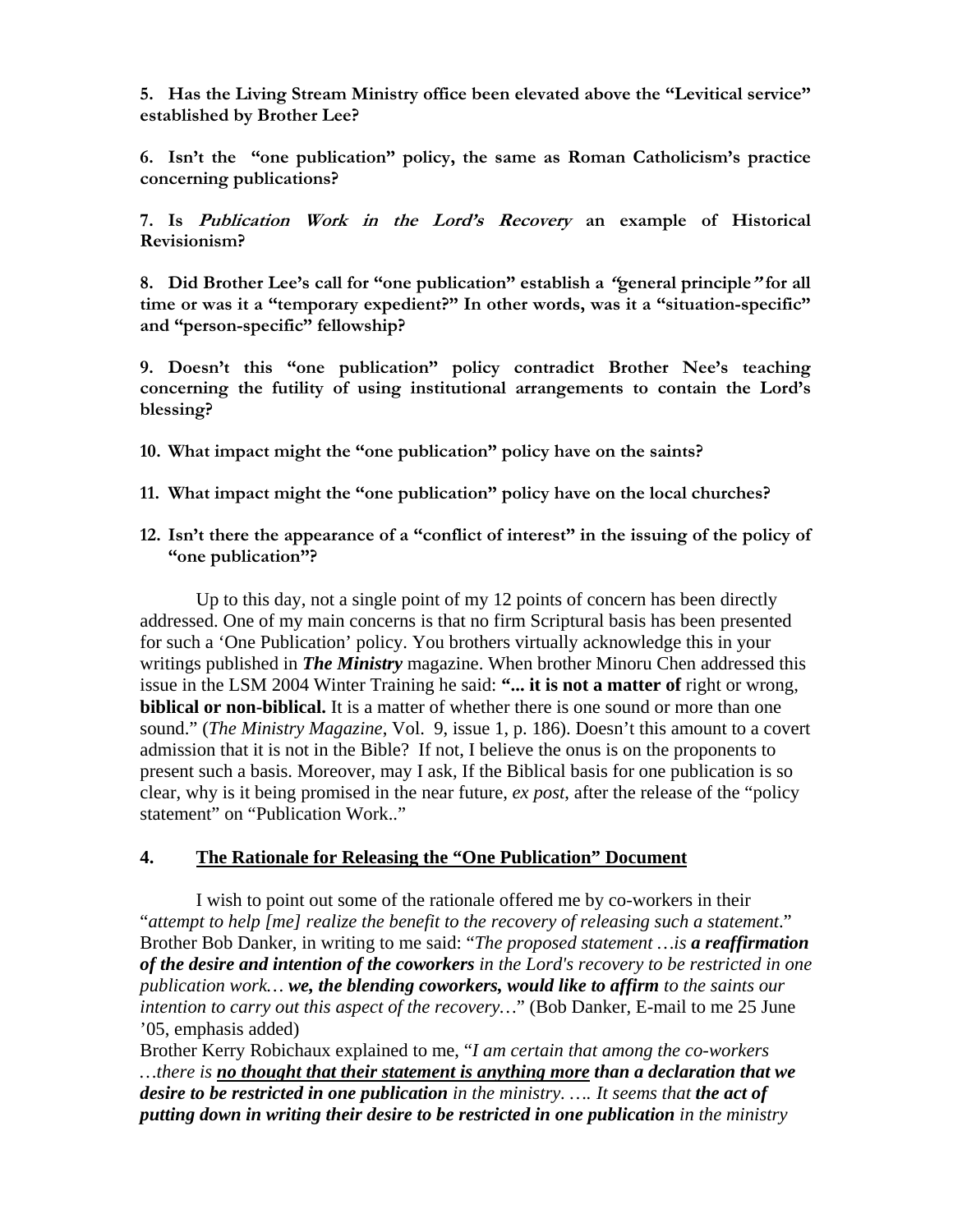*(following the admonition of our Brother Lee) is easily mistaken*…." (Kerry R.'s E-mail to me, 21 June '05 (emphasis added)

These words seem innocuous, The Statement on Publication is **nothing more** than a declaration by a group of co-workers of their own desire to be restricted to one publication. They are merely "putting down in writing" their own desire.

 These statements correlate with Brother Ron Kangas' speaking in message #11 of the LSM 2005 Summer Training "*The statement is mainly our declaration that we agree with and are one with …Brother Lee, with respect to the one publication work. We are not saying anything new or different. … To us it is normal as Brother Lee's co-workers, to speak on his behalf and to echo his word*." (*The Ministry* magazine, Vol.9, No. 7, July/Aug. 2005, p. 281, emphasis added)

 These statements suggest that these workers (or groups of workers) are simply "declaring", "reaffirming", "echoing", "agreeing with" and "putting down in writing their own desire to be restricted to" one publication. There is "*no thought that their statement is anything more than***"** this [according to brother Kerry]. This being the case, one would expect that workers would be free to affirm or not affirm, declare or not declare their willingness to be 'restricted.' Moreover, if the statement is "nothing more than this," other workers should be free to not "affirm" or not "declare" without retribution or stigmatism.

 Dear co-workers in S. California, this is a basic point of disagreement. The "Publication Work "itself declares much more than this, "*All the saints and all the churches everywhere should similarly be restricted to one publication in the Lord's recovery*" (p. 8) Moreover, your letter reinforces this point.

The letter by the S. California Co-workers indicates that not only do they themselves wish to be restricted to one publication, but they also **intend to impose this restriction on all workers (saints and churches)** everywhere. **Brothers, you cannot have it both ways!** If you are "simply declaring, only affirming, your own desire to be restricted," then don't try to impose this restriction on others.

If you intend to enforce this restriction on all workers world-wide, then don't claim that you are **merely declaring** your own desire; that you are **just reaffirming** your own intention to be restricted to one publication. In that case, the statements by brothers Kerry Robichaux and Bob Danker (quoted above) are inaccurate, misleading or just plain wrong! Then, please allow me to ask, have you been fully honest in your representation of this issue to me ( as quoted above), to the saints and churches. Or is this a case of "bait and switch"? You claim to be "merely reaffirming, just declaring, putting down in writing, and echoing Brother Lee's speaking," etc. while seeking to impose a publiclymandated policy of one publication?

In my view, the blended co-workers are **not just** "*echoing Brother Lee's word*," (contrary to brother Ron Kangas' word quoted above.) You say, "*We are not saying anything new or different.*" Yet you have **done something both "new and different" by issued a public-policy statement mandating 'one publication'** for all the saints and churches. "*All the saints and all the churches everywhere should…be restricted to one*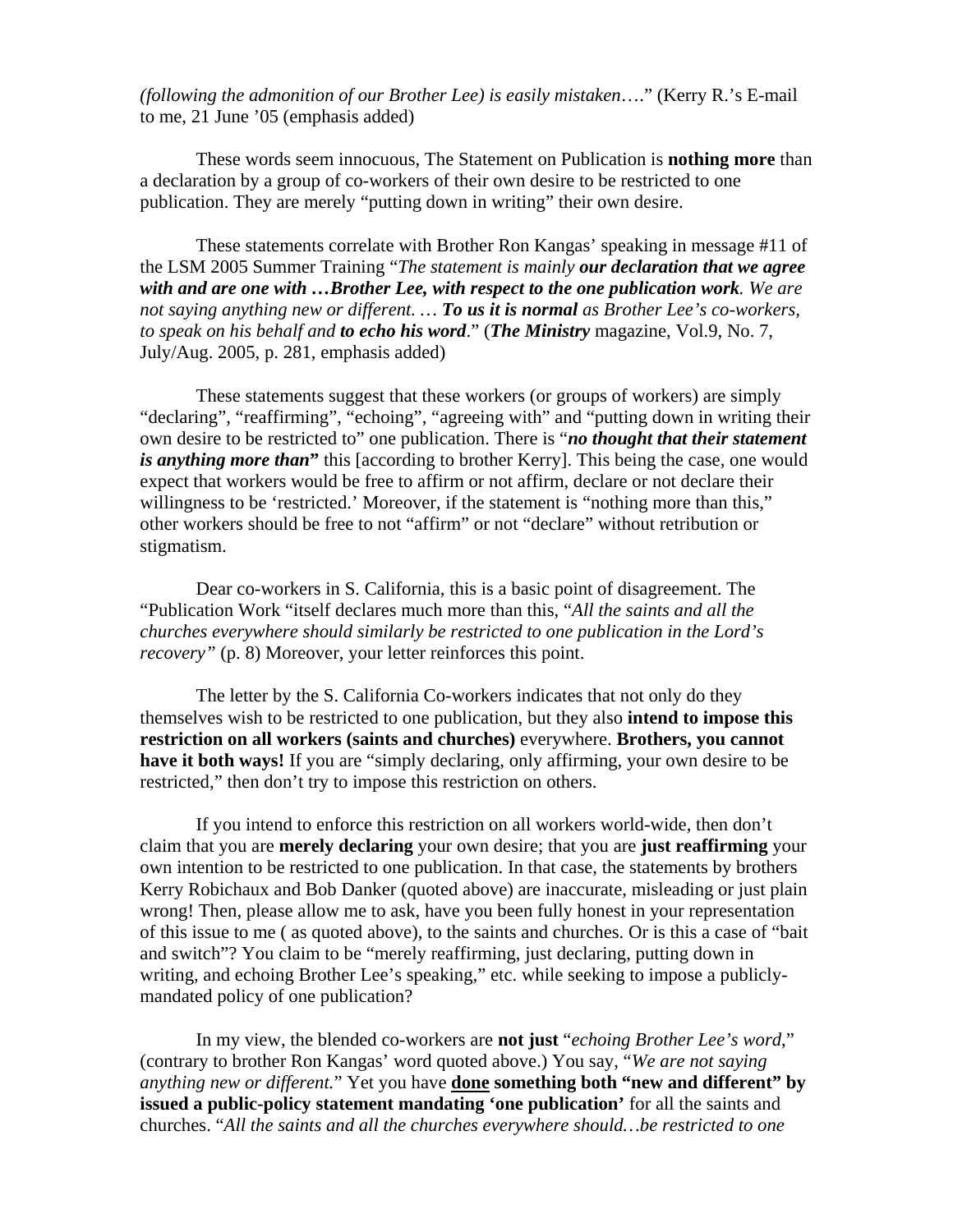*publication in the Lord's recovery*" (p. 8). This is surely something 'new." Brother Nee never issued such a policy statement; neither did Brother Lee. I regard this as a "quantum leap" beyond merely "*echoing*" Brother Lee's word.

 In 1986, when Brother Lee shared about "one publication," with the elders, he left the application to the elders, saying, "*Take these principles, pray before the Lord, and consider the real situation in your locality. Then you can make some adjustment of the eldership*." [Elders' Training, Book 8, p. 164] May I ask, if you are merely "echoing Brother Lee," why did you not simply share your burden and leave its practical application to the oversight of the elders as they see fit, according to Brother Lee's fellowship (quoted above)?

### **5. The 'One Publication Policy' becoming a "line in the sand" to divide saints, churches, and workers.**

I acknowledge that 'one publication' can be a **voluntary practice** by some workers, such as Brother Lee. But how can it be mandated as a policy when you have not demonstrated a clear Scriptural basis and it is not an item of the faith? This being the case, and since it is only a practice, shouldn't there be the freedom to have genuinely different views or to practice differently? It does not have to be a "line in the sand," to divide saints, churches, and workers.

In their (27 Sept) letter the S. California co-workers' say "*Nigel had written to the co-workers earlier, in June 2005, to express his concerns related to the release of the coworkers' statement on one publication. Several of the co-workers responded to him in an attempt to help him realize the benefit to the recovery of releasing such a statement. We regret to say that this was apparently to no avail.*"

 Concerning the help I received from other co-workers please allow me to enumerate: In June 2005 I received E-mails from five co-workers [brothers Kerry Robichaux, Sterling Byassee, Gary Kaiser, Ron Kangas and Bob Danker] responding to my concerns and questions. I agree, they did indeed attempt "*to help [me] realize the benefit to the recovery of releasing such a statement.*" I am grateful to them for their efforts. However, the proposed publication statement involves not only "benefits," **but also "costs."** It is a matter of "Benefit-Cost Analysis," considering both the benefits and the costs. While my respondents eagerly emphasized the "benefits," they seemed unwilling to consider the "costs," which in my estimation are considerable. For example, I asked: "**What impact might the "one publication" policy have on the local churches?"** I elaborated, "According to past experience in many churches, other zealous saints will insist on this "one publication" policy and condemn saints, elders, and churches who feel otherwise. Is this not ironic; the very thing intended to preserve the "practical oneness among the local churches" (Publication Work, p. 3) could become a factor of division both within local churches and among them? But isn't this according to Benson Phillips' own prophetic word: "**If we… insist on anything other than the common faith, the oneness will surely be damaged, and divisions will occur."** (Benson Phillips, Preface, *Speciality, Generality & Practicality of the Church-life,*)

 Personally, I fear that this document will create a fissure between saints and local churches. By "drawing a line in the sand," with this statement, two categories of churches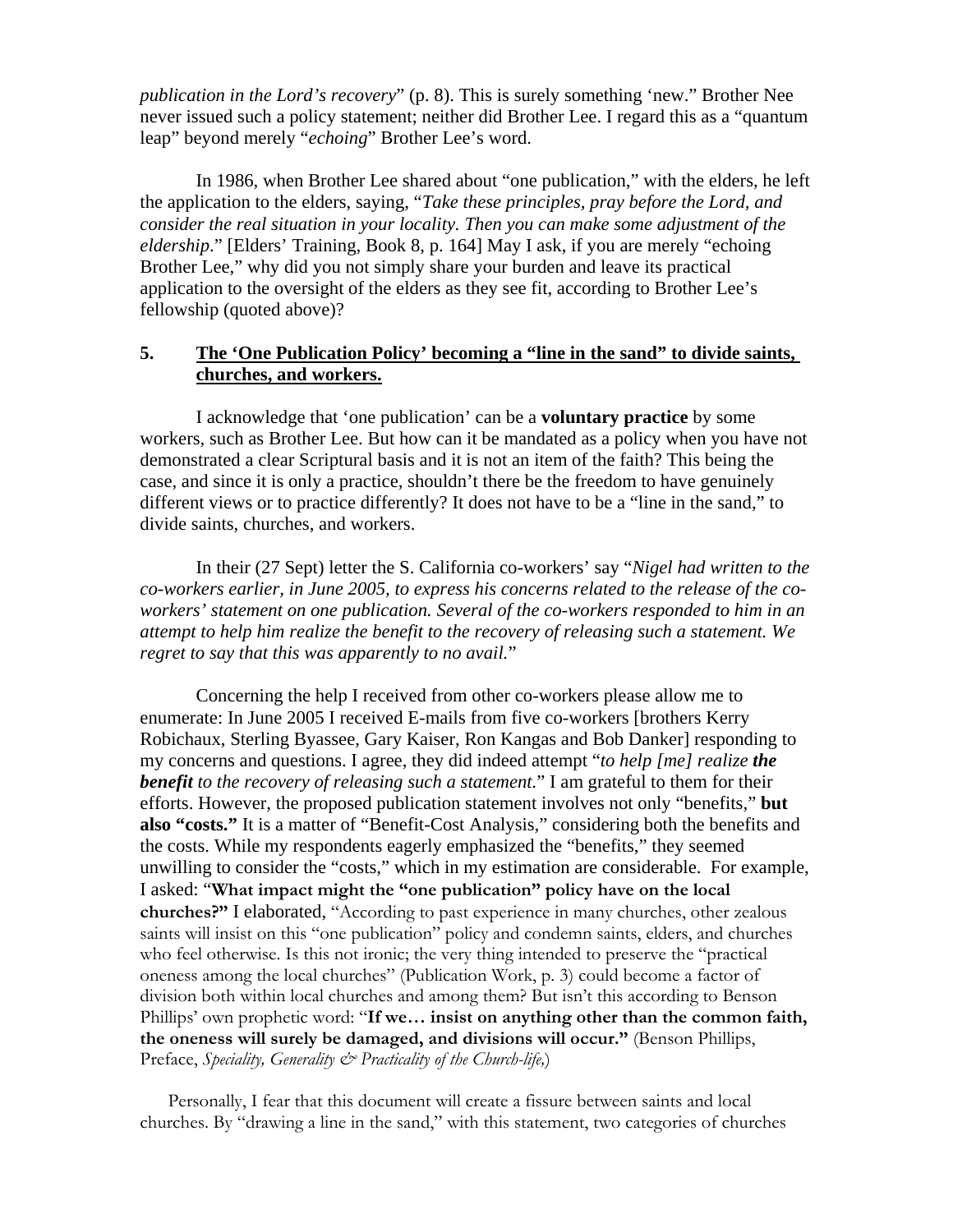may emerge – "churches that wish to be restricted in one publication" and "churches that do not." I feel this is not insignificant. Saints and local churches coexisting peacefully within the Lord's recovery, may soon be separated by the "wedge" formed by the "one publication" issue."

# **6. The Rationale for the public distribution of my writings --** "*Analysis & Response*,"

 I gave some indication, in my "*Analysis & Response*," of the motivation behind the wider distribution of my writings. I stated, "In the Lord's recovery we all desire to "keep the oneness of the Spirit" and endeavour to be in one accord. Yet circumstances may arise which necessitate our speaking out. One such occasion in our recent history was the "Max Incident" in the 1970's. Shortly after that affair, Brother Lee charged *"every local church must be a police station and every saint must be a policeman. If during the past four and a half years the churches had been police stations and the saints had been policemen, there would have been no way for the thieves to enter in. Many have been reluctant to act as policemen for fear they might cause trouble…"* (Witness Lee, *Truth Messages*, 1979, p. 10). Still today, many are reluctant to speak out "*for fear they might cause trouble*." In responding to the LSM document, **I do not wish to be contentious. Rather, I feel that brother Lee's warning (quoted above) applies to our present situation.** I commend these comments to the reader's consideration and conscience." [quoted from the Introduction to my "*Analysis and Response*"]

 Brothers, in 1977 I was present in Chicago when Max R. visited, (with a supporting cast of leading brothers) declaring himself to be the "universal coordinator of the One New Man" and claiming that all his actions were endorsed by Brother Lee. I personally witnessed the turmoil precipitated by Max R., which was exacerbated by the saints' unquestioning acceptance of actions performed "in the name of Brother Lee." The lesson which our Brother drew from those incidents -- *"every local church must be a police station and every saint must be a policeman"—*made a lasting impression upon me. Moreover, I would remind you that this was not merely a local matter, affecting only the Church in Chicago. It affected the whole recovery, especially the N. American churches.

 Now, 25 years later, the circumstances and the issues are surely different. Others may feel differently, but, I personally feel before the Lord, that Brother Lee's 1979 word (quoted above) is relevant to our current situation. May I humbly ask the S. California coworkers, just as you take Brother Lee's speaking on publications seriously, **shouldn't we also take this speaking** by Brother Lee just as seriously? In writing my "Analysis and Response," I feel that I have acted upon Brother Lee's charge to be a "policeman." You may feel that my writing is misguided and my application of Brother Lee's "policeman charge" misdirected. Yet, why cannot you try to understand my actions in this light and respond to me with love and understanding, rather than vitriolic accusations about dissension and negative speaking? Shouldn't I seek to be faithful to my feeling before the Lord? Why then should it be interpreted as, "**an attack** on the blended coworkers"? If, once a declaration is made by the blended coworkers, the slightest sign of disagreement is interpreted as dissension, "negative speaking" and "spreading death," where is the role for "the policemen," which Brother Lee talked about?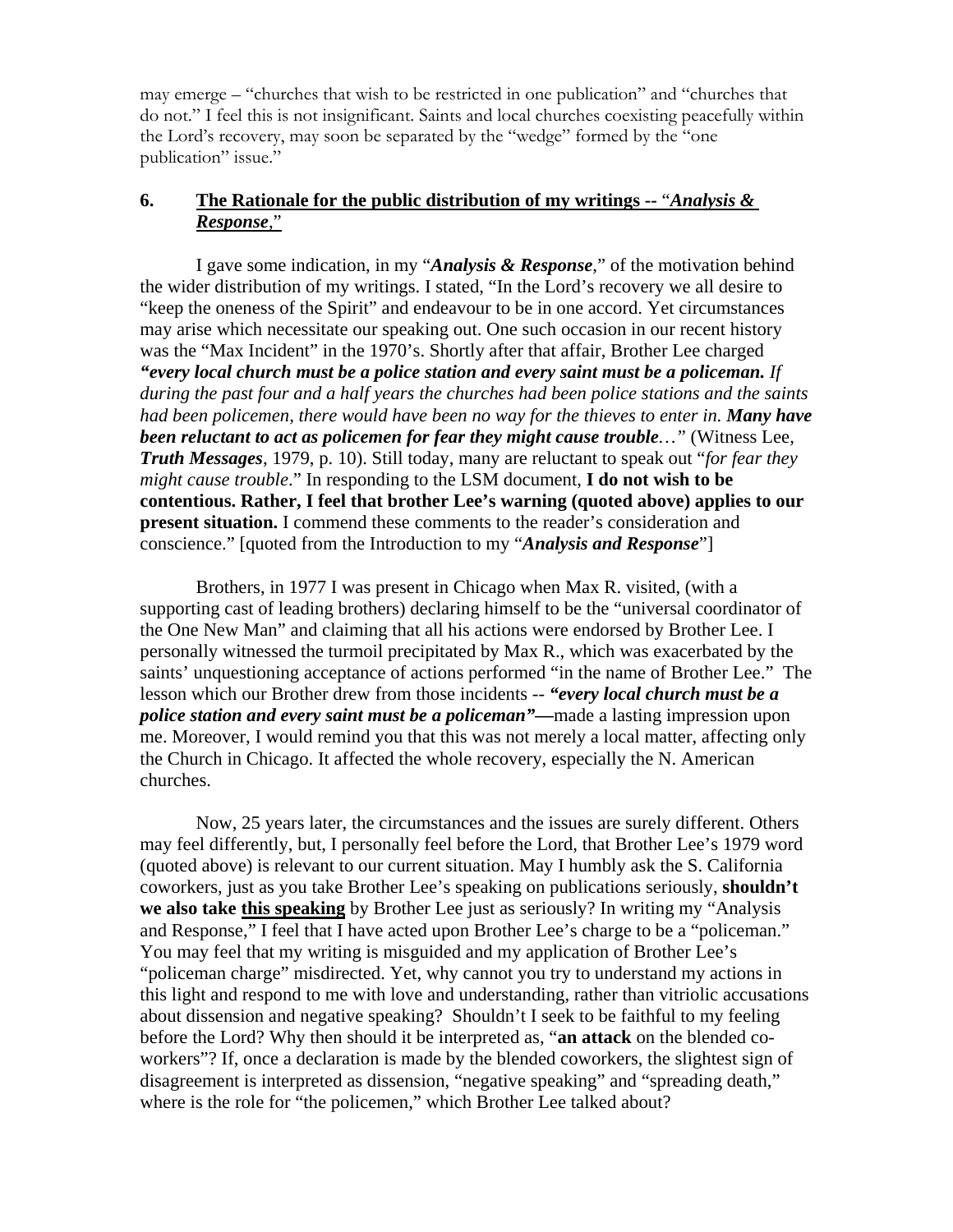In sending my writing, "**PUBLICATION WORK IN THE LORD'S RECOVERY-- Analysis & Response "** to the coworkers on 18 Aug. '05, I included the following explanation:

"Dear brothers,

It is now six weeks since the release of the booklet, "**PUBLICATION WORK IN THE LORD'S RECOVERY"** at the LSM Summer training. I have used some of the elapsed time to try to **express more clearly my reservations to the stand concerning "one publication."** At the risk of being tiresome on this issue, I have expressed my response in the document attached. (It is also copied below).

**I hope that in the near future the blended coworkers would revisit and reconsider this matter, with a view to changing their position concerning publications in the Lord's recovery.**  your brother,

Nigel Tomes"

Dear co-workers in S. California, today, even though I feel I am being attacked and defamed by you in your Sept. 27 letter, I still retain the hope that as a result of this dialogue, "the blended coworkers would revisit and reconsider this matter, with a view to changing their position concerning publications in the Lord's recovery."

#### • **One Work, Yet Multiple Groups of Workers**

My dear co-workers in S. California, I feel that some of the frustration towards me that you have expressed in your  $27<sup>th</sup>$  Sept. letter arises from the fact that we are perhaps operating under divergent understandings of how workers exercise. Briefly, according to my understanding, although there is "one work" ("the Lord's work," "the work of the Spirit"), yet there a multiple companies of workers (work groups). The "one work" is "one" due to the one Spirit, coordinating all the operations, not because it is administratively one, with one "central administration of the work." As Brother Watchman Nee wrote: "*Paul and those with him -- as for instance Luke, Silas, Timothy, Titus, and Apollos formed one group. Peter, James, John, and those with them formed another. One group came out from Antioch, another from Jerusalem. Paul refers to those who were with him, (Acts 20:34), which indicates that while there was no organization of the workers into different missions, still they had their own special associates in the work. Even in the beginning, when our Lord chose the twelve, He sent them out two by two. All were fellow workers, but each had his special fellow worker. Such grouping of workers was ordained and ordered by the Lord. These apostolic companies were not formed along partisan or doctrinal lines; they were formed under the sovereignty of the Spirit, who so ordered the circumstances of the different workers as to link them together in the work. It was not that they were really divided from other workers, but merely that in the Spirit's ordering of their ways, they had not been led into special association with them*.' (Watchman Nee, "*The Normal Christian Church Life*", Volume 30, Collected Works, p. 119)

Brother Nee shared that among the workers in the Lord's work, there were companies of workers grouped around some leaders like Peter and Paul (Acts 2:7). They were in the one Body and in the one work of the Lord, but they were not under one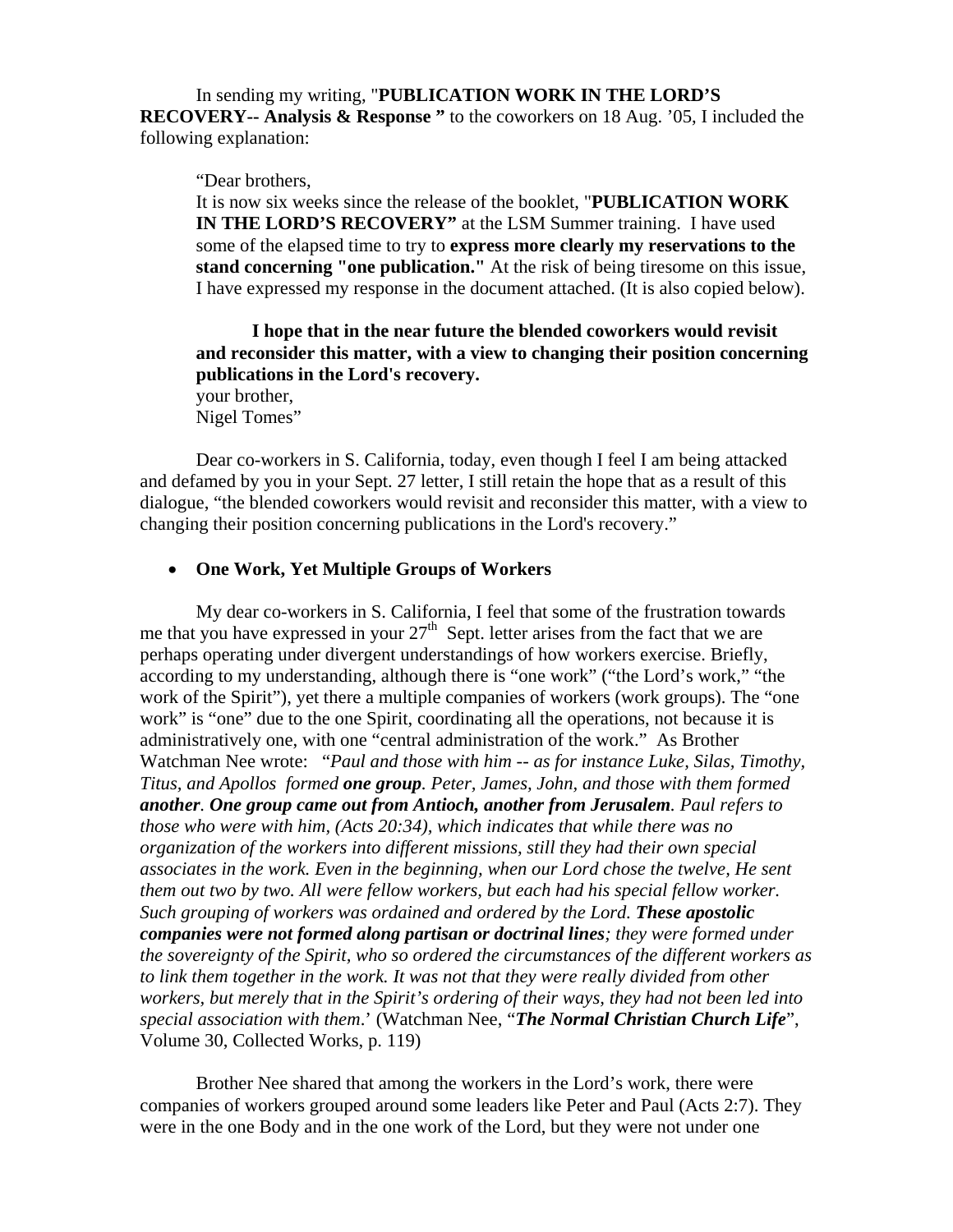administration or under one central organization. The one Body organically, did not imply one organization among workers administratively. There are multiple groups of workers within the "one work," who should "extend the right hand of fellowship towards one another," seeking to fellowship together and learn from one another. In the matter of work groups, there is no hierarchy of one group above the others. Moreover, the diverse ministries of the apostles Peter, Paul, John etc did not negate the "one New Testament ministry." All this is my understanding of Brother Nee's teaching according to the New Testament pattern. When I read the New Testament, I find it consistent with the view Brother Nee gave in *Normal Christian Church Life, Church Affairs* etc. No doubt Brother Nee also "saw the Body" and his seeing the Body does not (I believe) negate or over-ride these scriptural principles. Since Brother Lee was "fully one" with Brother Nee is all matters except details such as the identity of the "two witnesses," I understand that Brother Lee also taught these same principles.

When Brother Lee was with us, most of the co-workers accepted his leadership among the co-workers and followed his lead as "the one wise master-builder" in the work, and they honored him as "the one who brought the Lord's recovery to North America." Nevertheless, at a more practical level there have been multiple groups of workers while Brother Lee was physically with us. In the Americas, Brother Dong led a work-group in South America, Brother Titus Chu led a work-group in the Great Lakes area, and there were other groups.

Now that Brother Lee, ["the one wise master-builder" and "the one who brought the Lord's recovery to North America."] is no longer here, there are still multiple companies of co-workers around the globe. I feel it is sovereign of the Lord that your letter to me is addressed from "*The Co-workers in Southern California,*" since it underlines this point. In my understanding, you brothers are a work group who (among other things) labor in S. California in the work of the Lord. Obviously, since I reside in E. Canada, I do not participate in that aspect of the "one work." Rather, I have, historically labored together with workers in the Great Lakes area, where Brother Titus Chu also labors.

In the matter of publications, a draft of the 'One Publication' document was sent out for comment. Some co-workers had serious reservations about releasing the One Publication document. Brother Silas Wu suggested that because of the seriousness and the ramifications of the issue, the affected co-workers should come together in October 2005 for thorough fellowship to resolve the issue according to the Biblical pattern set in Acts 15. That would have been a "real blending according to the "Acts 15"-pattern among the apostles and elders and the result was encouragement for all the saints.

Unfortunately Brother Silas' suggestion was not heeded and this fellowship did not take place. The serious reservations about the One Publication, including mine, were not addressed or (in some cases) responded to, in any significant way. No consensus was reached on this matter, as no fellowship took place, unlike what happened in Acts 15. An "Acts 15-type" conference has not occurred, an "Acts 15-type" resolution has not been reached, and an "Acts 15-type" decree cannot be issued!

In such a case when one company of co-workers, say "the co-workers in S. California," decides to go ahead and release the One Publication document publicly, they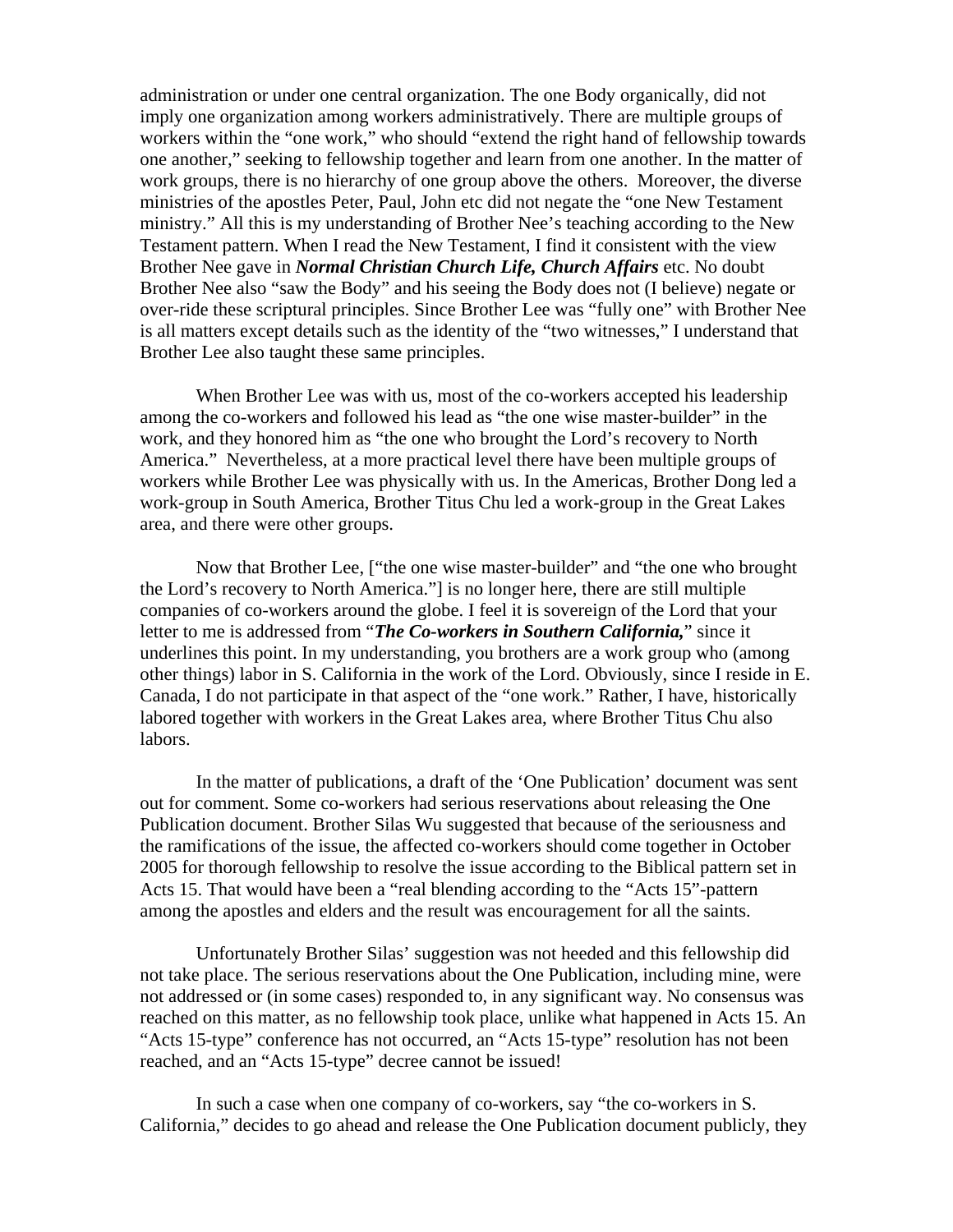are not speaking for all the co-workers. In my view, t**his is not an "Acts-15 type decree."** It seems to me that, under such unfortunate circumstances, **a second or third company of co-workers has the equal right to respond to the document** that affects the churches and the saints they are caring for. Perhaps another relevant Biblical example is when Paul opposed Peter because he was not walking in a straightforward way in relation to the truth of the gospel (Gal. 2:11-14). Had Peter issued a policy pronouncement in Antioch about relationships between Jewish and Gentile believers, while under the influence of Judaizers from James, would not Paul also have the right to issue **a second pronouncement** along the lines of Galatians chapter 2? [Of course I am not implying that you are "under the influence of Judaizers."] My point is circumstances may arise (like those just indicated) when the release of a second document is justified. My personal view is that such circumstances currently exist. No doubt, time and history will probably (and eternity will certainly) reveal if I am correct.

Brothers, I made my comments public not because I do not know the order in the Body. I am sincerely troubled by the impact of the One Publication document on the saints and churches I serve (especially those in this area). If you ask me why I went public with my comments, I think I have expressed them as clearly as time will currently allow.

#### • **Leadership in the Lord's recovery**

Underlying your actions, perhaps, is the assumption that you have the leadership over all the co-workers and all the churches around the globe in the Lord's recovery. You may have made this assumption because you felt that you had a special relationship with Brother Lee. You may have been asked by him to head up the Living Stream Ministry (LSM) Publishers. However to be on the Board of Directors of LSM Publishers does not automatically confer upon you the responsibility for the leadership over all the coworkers world-wide. The two functions may have been true for Brother Lee as "the one wise master-builder" and "the one who brought the Lord's recovery to North America.". It is not necessarily true for the co-workers who follow after him. In my view, the leadership of the Lord's recovery is not a mandate for Brother Lee to confer. It is the Holy Spirit who would manifest the leadership. In time it will be manifested. Brother Lee did speak of brothers who would "*serve with me[Brother Lee] in a blended way*" Brother Silas Wu has suggested that this was Brother Lee's view for the remaining period of his life-time as long as the Lord allowed him to remain. As far as I know, Brother Lee left no publicly- proclaimed list of 'blended co-workers.' It seems to me that all the co-workers who are truly blended can all lay claim to be "blended co-workers." It is a spiritual reality, not a position.

Finally I realize that one possible response to my past and present writing is to say, "*Obviously you don't see the Body, otherwise you would see the matter of one publication.*" Please permit me a brief response. "One publication" is mainly in the "physical, material realm." It seems to me that this is mainly a physical, administrative and organizational matter. This question – "one publication"- is not an essentially organic matter (like the Body of Christ). If "one publication" is as crucial as you brothers seem to claim, the Sovereign Lord should have simply added it to the "seven ones" in Ephesians 4 (as suggested by brother James Lee on the first occasion when I heard this matter addressed by you brothers). I find it hard to believe that deeper, spiritual insights into the